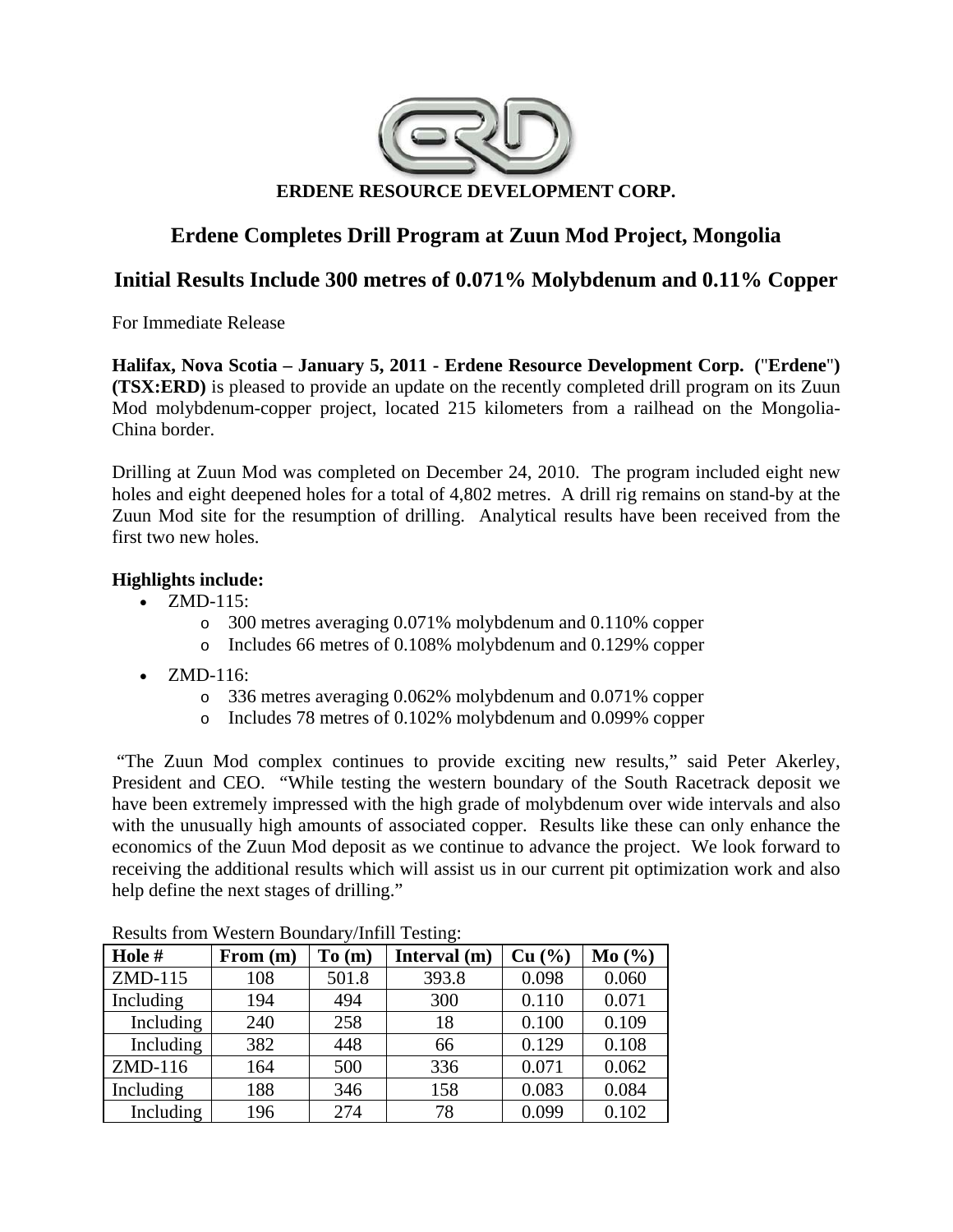The current Zuun Mod drill program is designed to more fully outline the molybdenum-copper resource in areas expected to be initially developed for mining and to expand resources in the higher grade zones in the North Racetrack deposit area. The information derived from this program will be used to define a more extensive prefeasibility drill program designed to upgrade Inferred resources to Measured and Indicated resource categories.

The Zuun Mod deposit currently contains a National Instrument 43-101 compliant resource of 215 million pounds ("Mlbs") of molybdenum in the Measured and Indicated ("M&I") category, grading 0.054% Mo, and a further 208Mlbs in the Inferred category grading 0.051% Mo, making it one of the largest undeveloped molybdenum-copper deposits in the Asia region. Within this envelope of 0.05% Mo mineralization (0.04% Mo cut-off grade ("cog")), are higher grade zones averaging approximately 0.07% Mo (0.06% Mo cog) totaling 69Mlbs of molybdenum in the M&I category and 44Mlbs of molybdenum in the Inferred category with similar copper grades.

Maps showing the location of the current drilling program are available on Erdene's website at www.erdene.com. Specifically, the program had the following objectives:

- 1. Western boundary testing- South Racetrack deposit: Designed to test for expansion of the resource at depth and for higher grade zones within 100m of the western most drilling of the South Racetrack deposit (infill). The South Racetrack deposit plunges under andesite cover along this western boundary. Results will be incorporated into the pit optimization study to maximize the western extension of the pit wall and be incorporated into any future revised resource estimate. This testing program consisted of three holes (ZMD-115, 116 and 119) totalling 1,502 metres. Results for the first two holes are reported herein, the results for the third hole are pending.
- 2. Confirming continuity of grade at depth South Racetrack deposit: Through a series of eight deepened holes (KKMD-08, ZMD-20,23,25,26,51,73,92) totalling 1,222 metres, the South Racetrack deposit is being tested at 100 metre intervals to a depth of 500 metres. This should allow for an increased level of confidence in resource classification at depths between 350 and 500 metres, which are, for the most part, currently classified as Inferred resources. The additional data will also assist in the determination of the ultimate economic pit limits, currently under review. Results are pending.
- 3. Eastern boundary Ring Dyke area North Racetrack deposit: The south eastern boundary of the North Racetrack deposit, in an area known as the Ring Dyke, has produced some of the best results to date. For example, ZMD-79 returned 428 metres averaging 0.06% Mo starting at 22 metres depth with two higher grade zones; 66 metres of 0.10% Mo and 70 metres of 0.11% Mo. However, limited drilling has taken place in the vicinity of this drill hole. Two new holes (ZMD-117,118) totalling 1,000 metres have been drilled to test the continuity of the mineralized zones with the potential to expand the high-grade zones in this area. Results are pending.
- 4. New copper-molybdenum targets: The Zuun Mod porphyry complex measures 12 kilometres in circumference in an annular feature defined by a series of intrusive bodies surrounding a core of altered andesite. Very limited drilling has taken place outside an area known as the South Corridor, a 3.2 kilometre long, 400 metre wide mineralized zone which hosts the currently defined Zuun Mod molybdenum-copper deposit. As part of a regional exploration program, two holes were drilled to test geophysical targets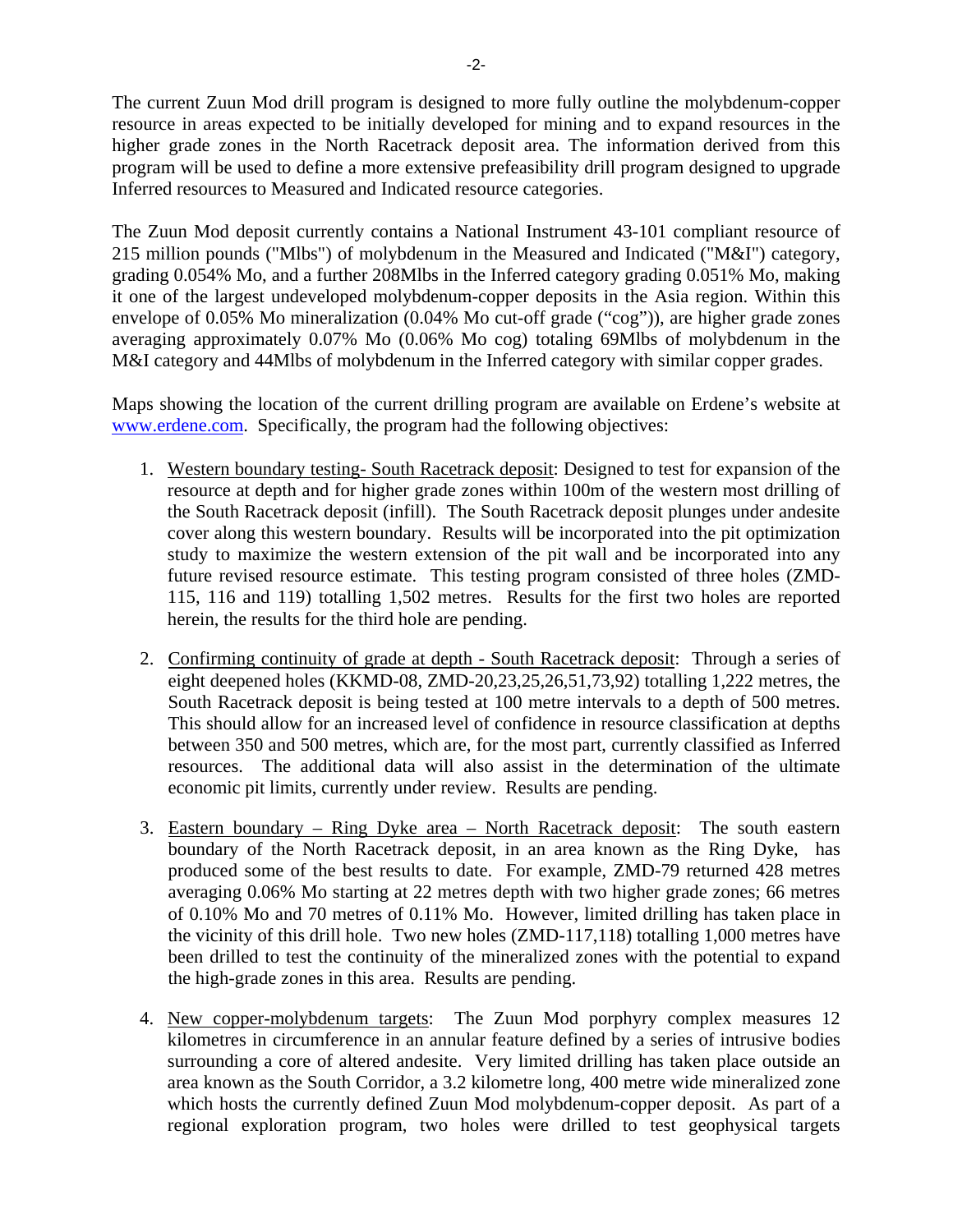approximately 1 and 2.2 kilometres north and northwest of the main deposit and one to test a geophysical anomaly 1.3 kilometres southwest of the South Racetrack Deposit. The three holes (ZMD-120, 121, 122) totalled 1,078 metres and analytical results are pending.

Erdene controls the Zuun Mod deposit through a single exploration license totaling 49,538 hectares, located in Bayankhongor Province in Mongolia, approximately 950 kilometers southwest of Ulaanbaatar and 215 kilometers from railhead on the Mongolia-China border at Ceke. The railhead is located 20 kilometers south of the Nariin Sukhait and Ovoot Tolgoi coal mines.

#### **Qualified Person**

J.C. (Chris) Cowan, P.Eng. (Ontario) is a Qualified Person as that term is defined in National Instrument 43-101 and has reviewed and approved the technical information contained in this news release. All samples have been assayed at SGS Laboratory in Ulaanbaatar, Mongolia. In addition to internal checks by SGS Laboratory, the company incorporates a QA/QC sample protocol utilizing prepared standards, blanks and duplicates.

#### **About Erdene**

Erdene Resource Development Corp. is a diversified resource company with multiple projects at various stages of development from exploration to production; all projects are focused on highgrowth commodities. Erdene has a current working capital position of approximately \$7.9 million, including that of its controlled subsidiary Advanced Primary Minerals Corp., with 89,688,377 common shares issued and outstanding and a fully diluted position of 93,731,377 common shares.

#### Forward-Looking Statements

Certain information regarding Erdene contained herein may constitute forward-looking statements within the meaning of applicable securities laws. Forward-looking statements may include estimates, plans, expectations, opinions, forecasts, projections, guidance or other statements that are not statements of fact. Although Erdene believes that the expectations reflected in such forward-looking statements are reasonable, it can give no assurance that such expectations will prove to have been correct. Erdene cautions that actual performance will be affected by a number of factors, most of which are beyond its control, and that future events and results may vary substantially from what Erdene currently foresees. Factors that could cause actual results to differ materially from those in forward-looking statements include market prices, exploitation and exploration results, continued availability of capital and financing and general economic, market or business conditions. The forward-looking statements are expressly qualified in their entirety by this cautionary statement. The information contained herein is stated as of the current date and subject to change after that date.

### **NO REGULATORY AUTHORITY HAS APPROVED OR DISAPPROVED THE CONTENTS OF THIS RELEASE**